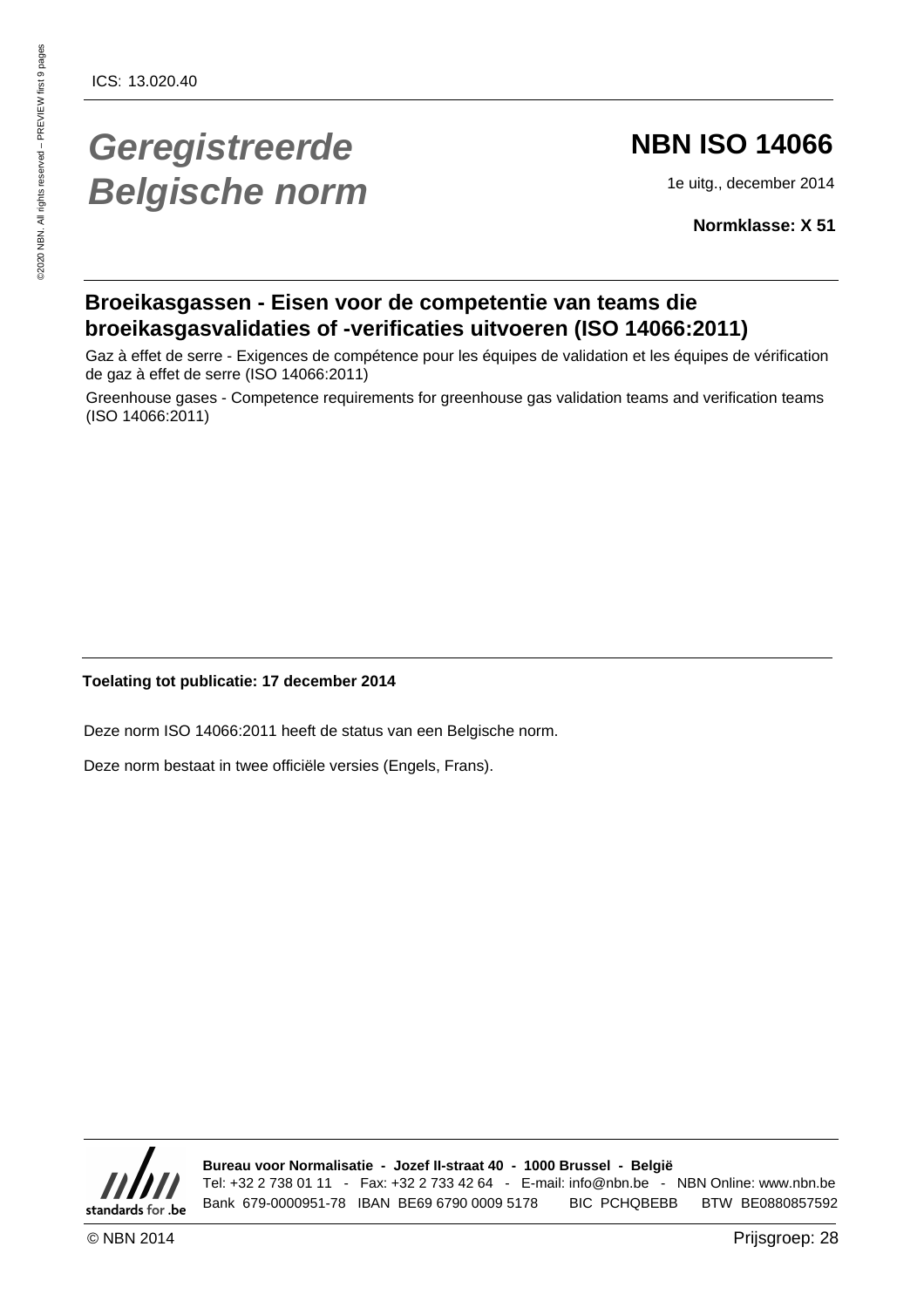# **norme belge enregistrée**

# **NBN ISO 14066**

1e éd., décembre 2014

**Indice de classement: X 51**

# **Gaz à effet de serre - Exigences de compétence pour les équipes de validation et les équipes de vérification de gaz à effet de serre (ISO 14066:2011)**

Broeikasgassen - Eisen voor de competentie van teams die broeikasgasvalidaties of -verificaties uitvoeren (ISO 14066:2011)

Greenhouse gases - Competence requirements for greenhouse gas validation teams and verification teams (ISO 14066:2011)

### **Autorisation de publication: 17 décembre 2014**

La présente norme ISO 14066:2011 a le statut d'une norme belge.

La présente norme existe en deux versions officielles (anglais, français).



**Bureau de Normalisation - rue Joseph II 40 - 1000 Bruxelles - Belgique** Tél: +32 2 738 01 11 - Fax: +32 2 733 42 64 - E-mail: info@nbn.be - NBN Online: www.nbn.be Banque 679-0000951-78 IBAN BE69 6790 0009 5178 BIC PCHQBEBB TVA BE0880857592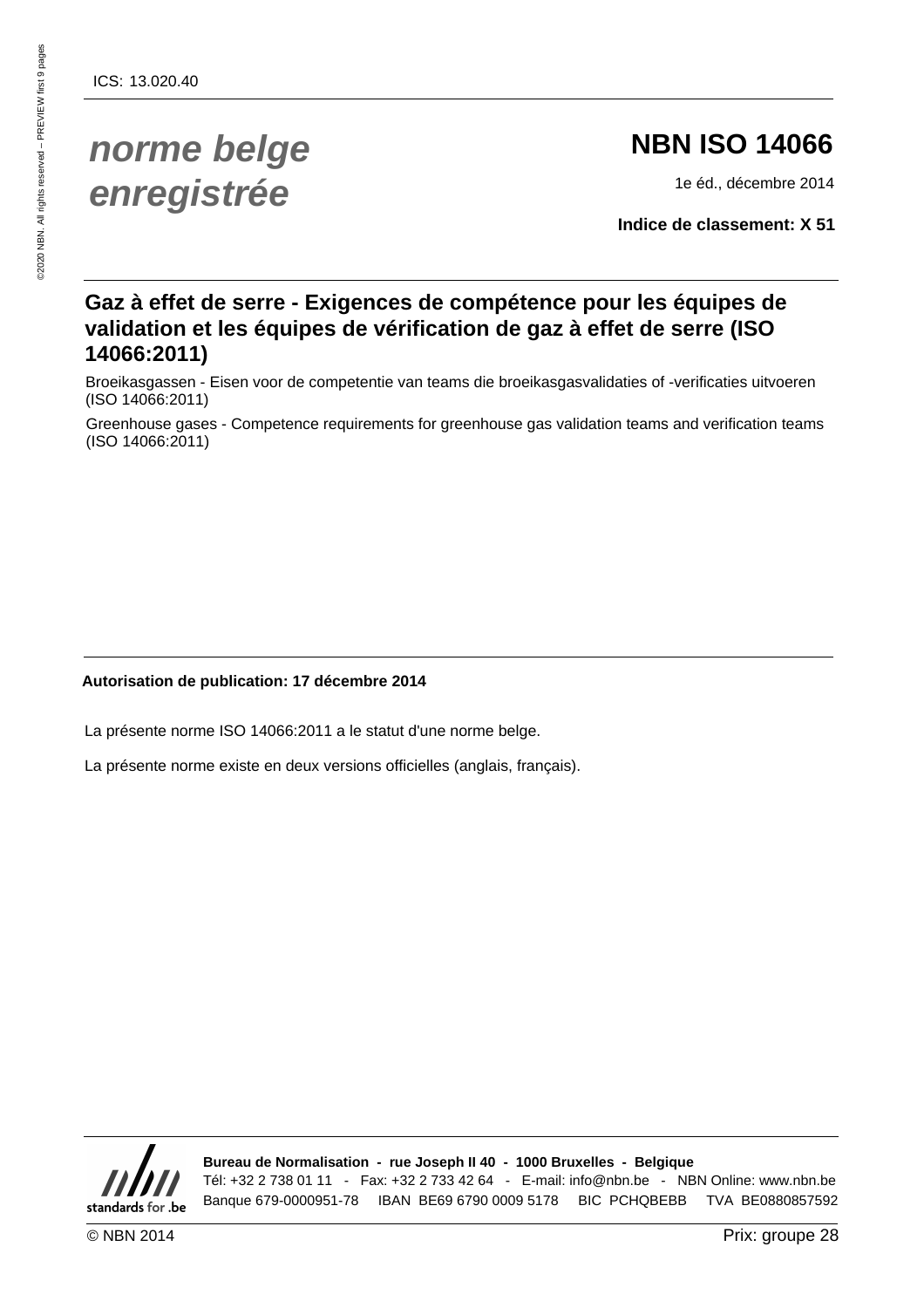# INTERNATIONAL **STANDARD**



First edition 2011-04-15

# **[Greenhouse gases — Competence](#page-8-0)  [requirements for greenhouse gas](#page-8-0)  [validation teams and verification teams](#page-8-0)**

*[Gaz à effet de serre — Exigences de compétence pour les équipes de](#page-8-0)  [validation et les équipes de vérification de gaz à effet de serre](#page-8-0)* 



Reference number ISO 14066:2011(E)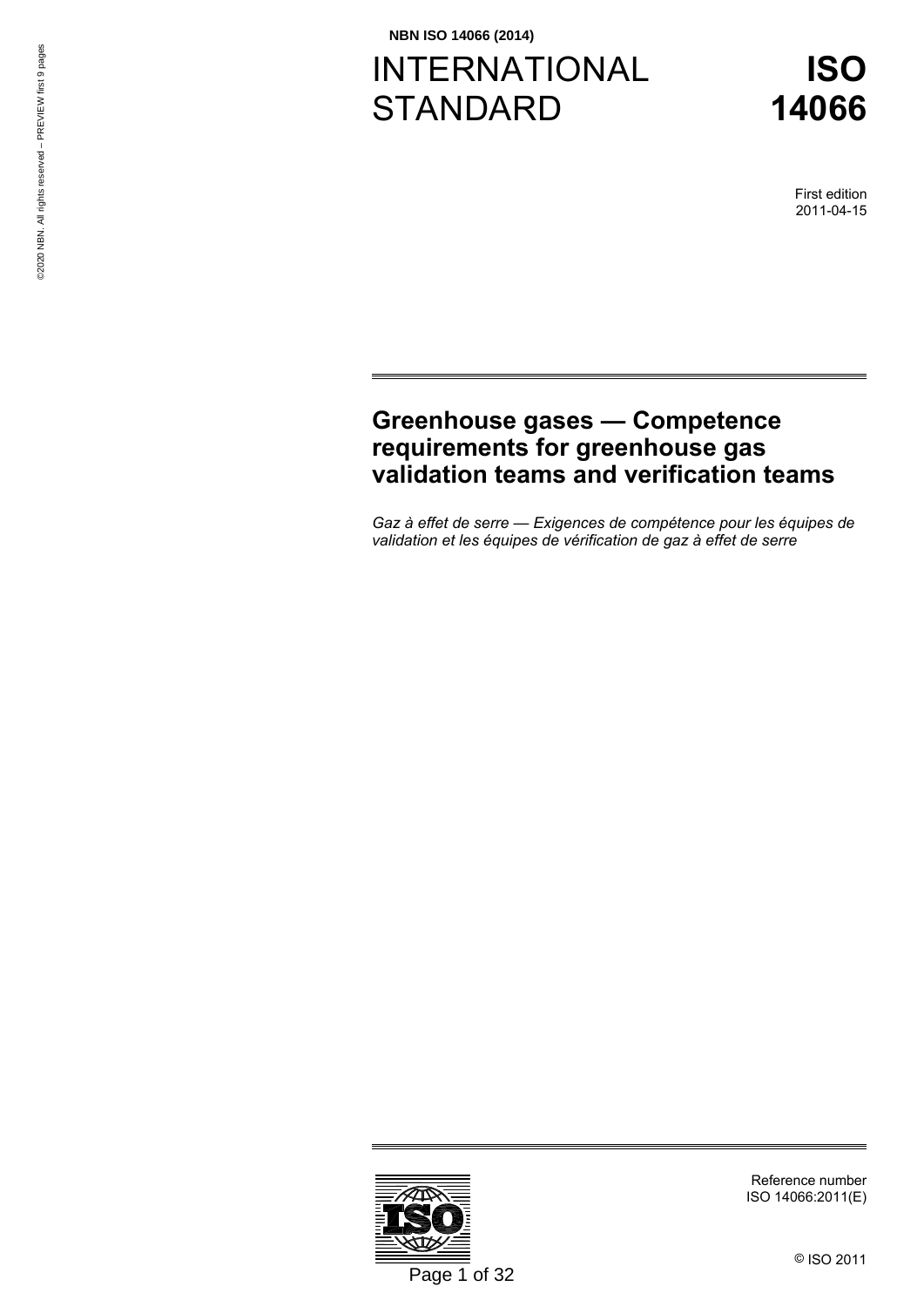

## **COPYRIGHT PROTECTED DOCUMENT**

#### © ISO 2011

All rights reserved. Unless otherwise specified, no part of this publication may be reproduced or utilized in any form or by any means, electronic or mechanical, including photocopying and microfilm, without permission in writing from either ISO at the address below or ISO's member body in the country of the requester.

**NBN ISO 14066 (2014)**

ISO copyright office Case postale 56 • CH-1211 Geneva 20 Tel. + 41 22 749 01 11 Fax + 41 22 749 09 47 E-mail copyright@iso.org Web www.iso.org

Published in Switzerland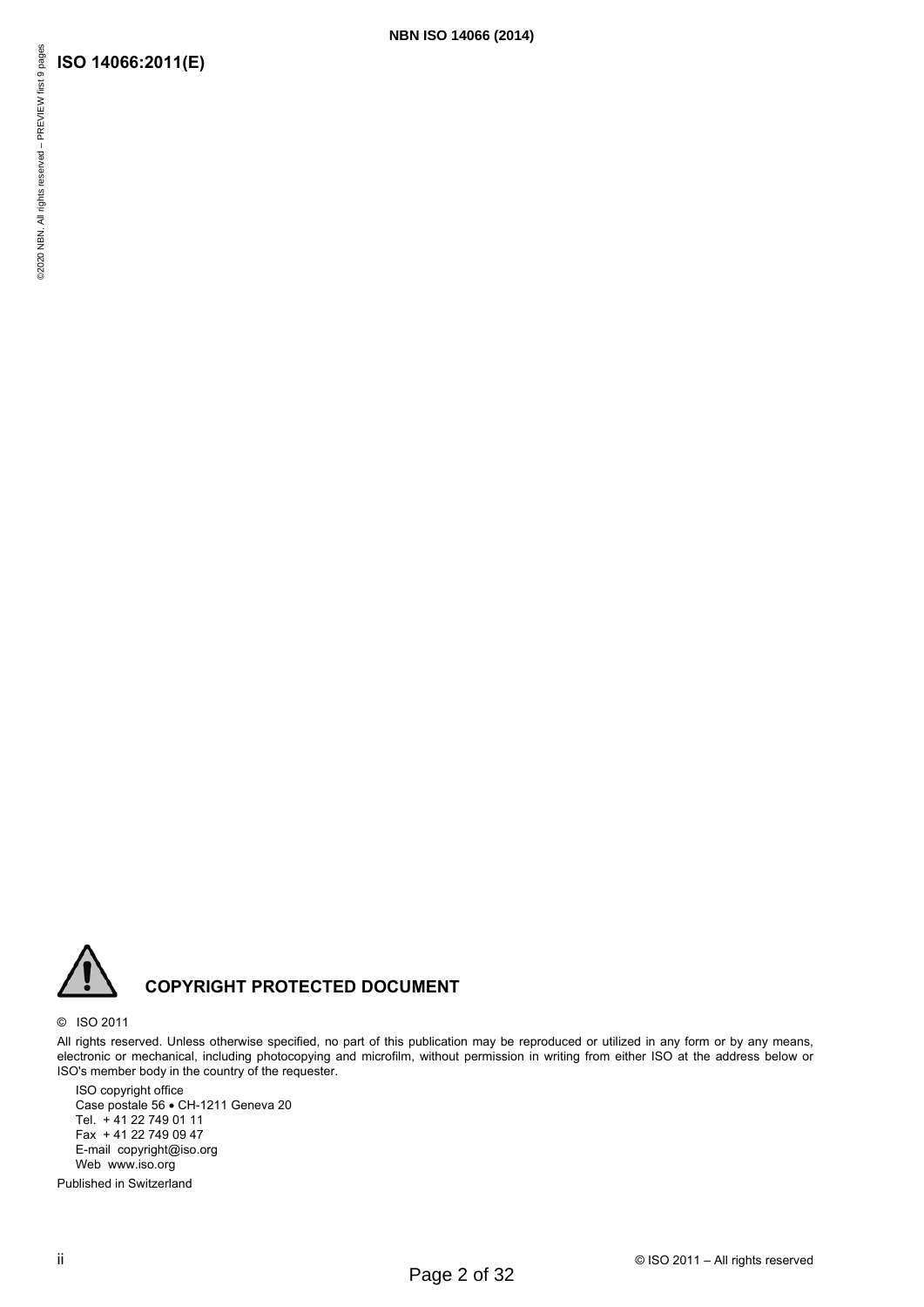# **Contents**

| 1                                                  |                                                                                                                                                                                          |  |
|----------------------------------------------------|------------------------------------------------------------------------------------------------------------------------------------------------------------------------------------------|--|
| $\mathbf{2}$                                       |                                                                                                                                                                                          |  |
| 3<br>3.1<br>3.2<br>3.3<br>3.4                      |                                                                                                                                                                                          |  |
| 4<br>4.1<br>4.2<br>4.3<br>4.4<br>4.5<br>4.6<br>4.7 |                                                                                                                                                                                          |  |
| 5<br>5.1<br>5.2<br>5.3                             |                                                                                                                                                                                          |  |
| 6                                                  |                                                                                                                                                                                          |  |
| 7                                                  | Competence for the review of GHG validation or verification statements11                                                                                                                 |  |
| 8<br>8.1<br>8.2<br>8.3                             | Development and maintenance of validation and verification knowledge and skills11                                                                                                        |  |
|                                                    | Annex A (informative) Evidence and the application of professional scepticism 13                                                                                                         |  |
|                                                    | Annex B (informative) Methods to evaluate the competence of validation team and verification                                                                                             |  |
|                                                    |                                                                                                                                                                                          |  |
|                                                    | Annex D (informative) Relationship between validation and verification competence requirements<br>in ISO 14065:2007 and skills and abilities needed by validation teams and verification |  |
|                                                    | Annex E (informative) Example of prerequisite entry level awareness for individuals starting                                                                                             |  |
|                                                    |                                                                                                                                                                                          |  |
|                                                    |                                                                                                                                                                                          |  |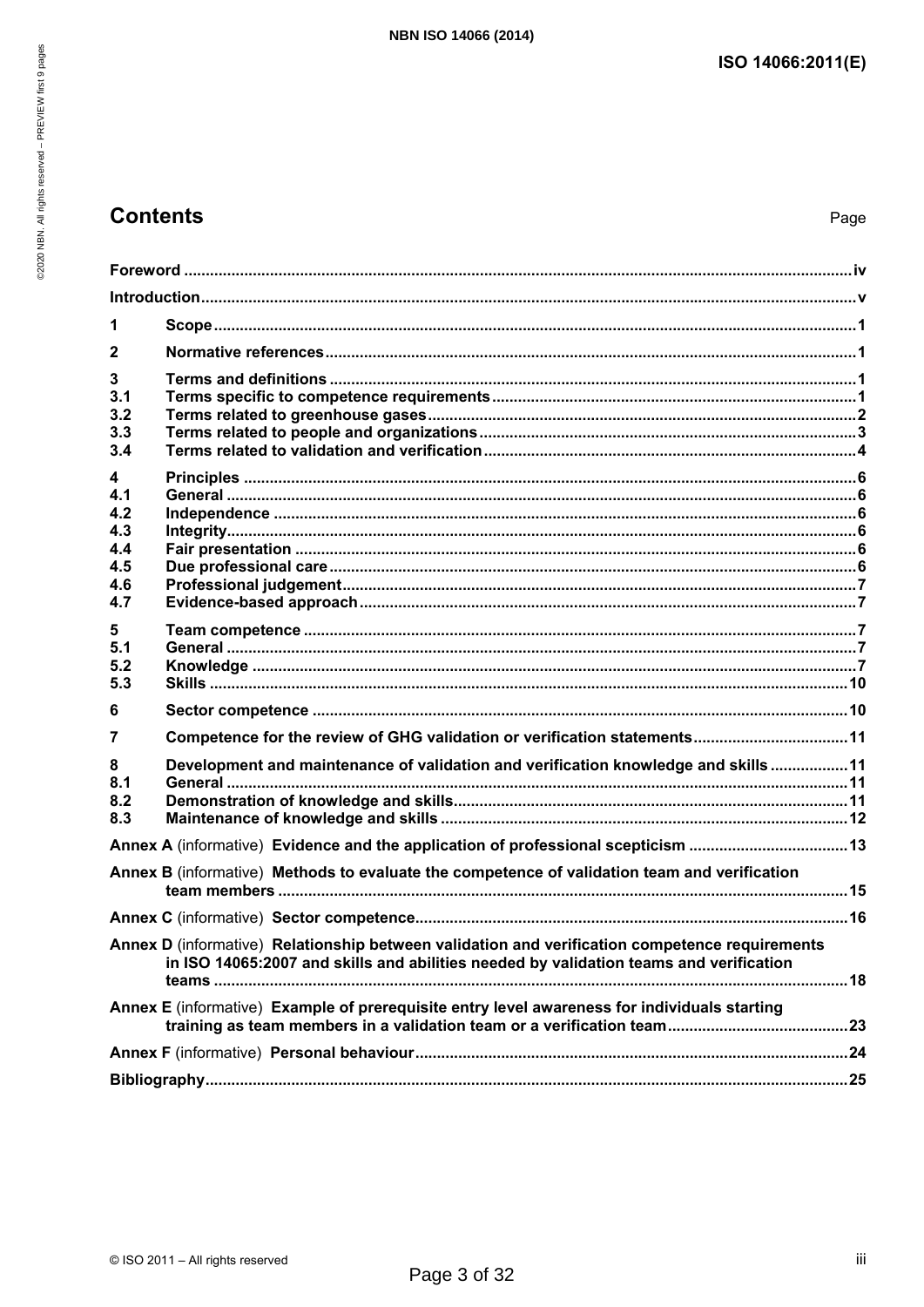# <span id="page-5-0"></span>**Foreword**

ISO (the International Organization for Standardization) is a worldwide federation of national standards bodies (ISO member bodies). The work of preparing International Standards is normally carried out through ISO technical committees. Each member body interested in a subject for which a technical committee has been established has the right to be represented on that committee. International organizations, governmental and non-governmental, in liaison with ISO, also take part in the work. ISO collaborates closely with the International Electrotechnical Commission (IEC) on all matters of electrotechnical standardization.

International Standards are drafted in accordance with the rules given in the ISO/IEC Directives, Part 2.

The main task of technical committees is to prepare International Standards. Draft International Standards adopted by the technical committees are circulated to the member bodies for voting. Publication as an International Standard requires approval by at least 75 % of the member bodies casting a vote.

Attention is drawn to the possibility that some of the elements of this document may be the subject of patent rights. ISO shall not be held responsible for identifying any or all such patent rights.

ISO 14066 was prepared by Technical Committee ISO/TC 207, *Environmental management*, Subcommittee SC 7, *Greenhouse gas management and related activities*.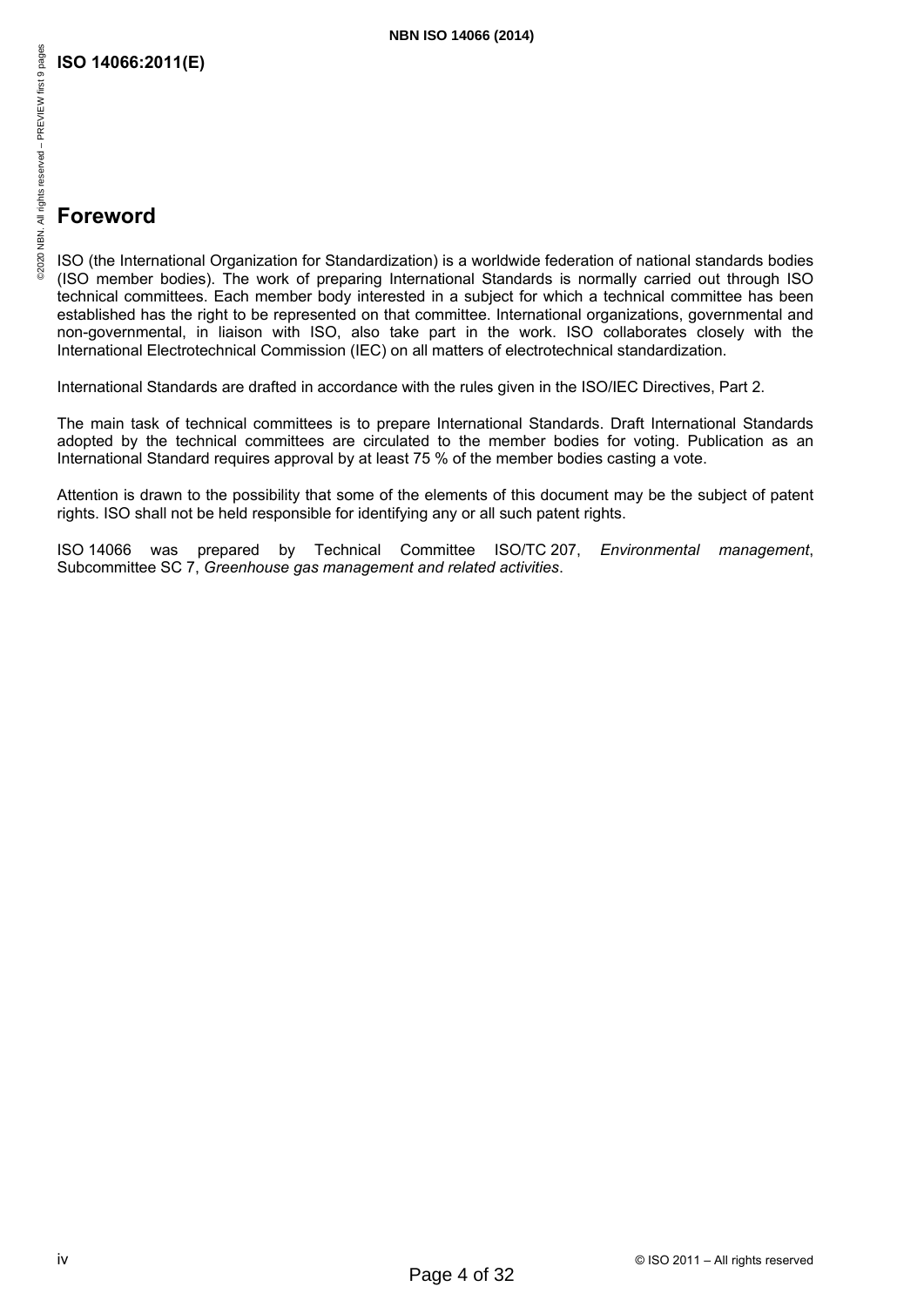# 52020 NBN. All rights reserved - PREVIEW first 9 pages ©2020 NBN. All rights reserved – PREVIEW first 9 pages

## <span id="page-6-0"></span>**Introduction**

This International Standard specifies competence requirements for validation teams and verification teams for the benefit of greenhouse gas (GHG) programme administrators, regulators, validation bodies and verification bodies. To achieve consistency in the international marketplace and maintain public confidence in GHG reporting and other communications, there is a need to define competence requirements for validation teams and verification teams.

Requirements for GHG validation bodies and GHG verification bodies are established in ISO 14065. ISO 14065 requires that validation bodies and verification bodies establish and maintain a procedure to manage the competence of its personnel undertaking the various validation or verification activities within the team appointed for the engagement. It is the role of the validation or verification body to ensure that teams have the necessary competence to effectively complete the validation or verification process. This International Standard includes principles for ensuring competence of validation teams and verification teams. Supporting these principles are general requirements based on the tasks that validation teams or verification teams need to be able to perform and the competence required to do so.

This International Standard can be used in conjunction with ISO 14065 as the basis for assessing and recognizing the competence of validation teams and verification teams.

Users of this International Standard are encouraged to refer to ISO 14064-1 and ISO 14064-2 for GHG quantification and reporting and to ISO 14064-3 for GHG validation and verification.

Figure 1 shows the relationships between the application of this International Standard and ISO 14064-1, ISO 14064-2, ISO 14064-3 and ISO 14065.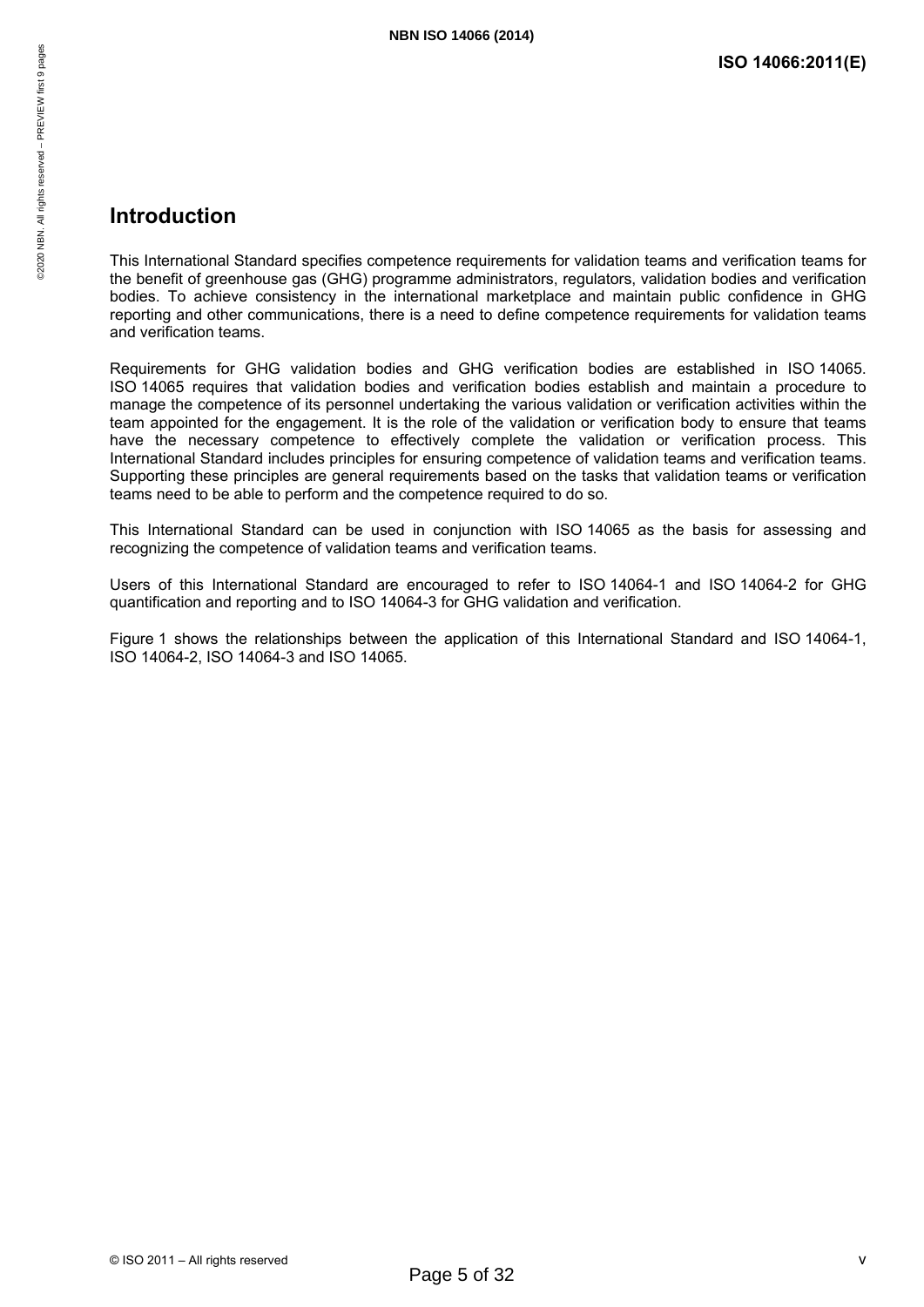## **ISO 14066:2011(E)**





**Figure 1 — Framework for using ISO 14066 with ISO 14064-1, ISO 14064-2, ISO 14064-3 and ISO 14065**